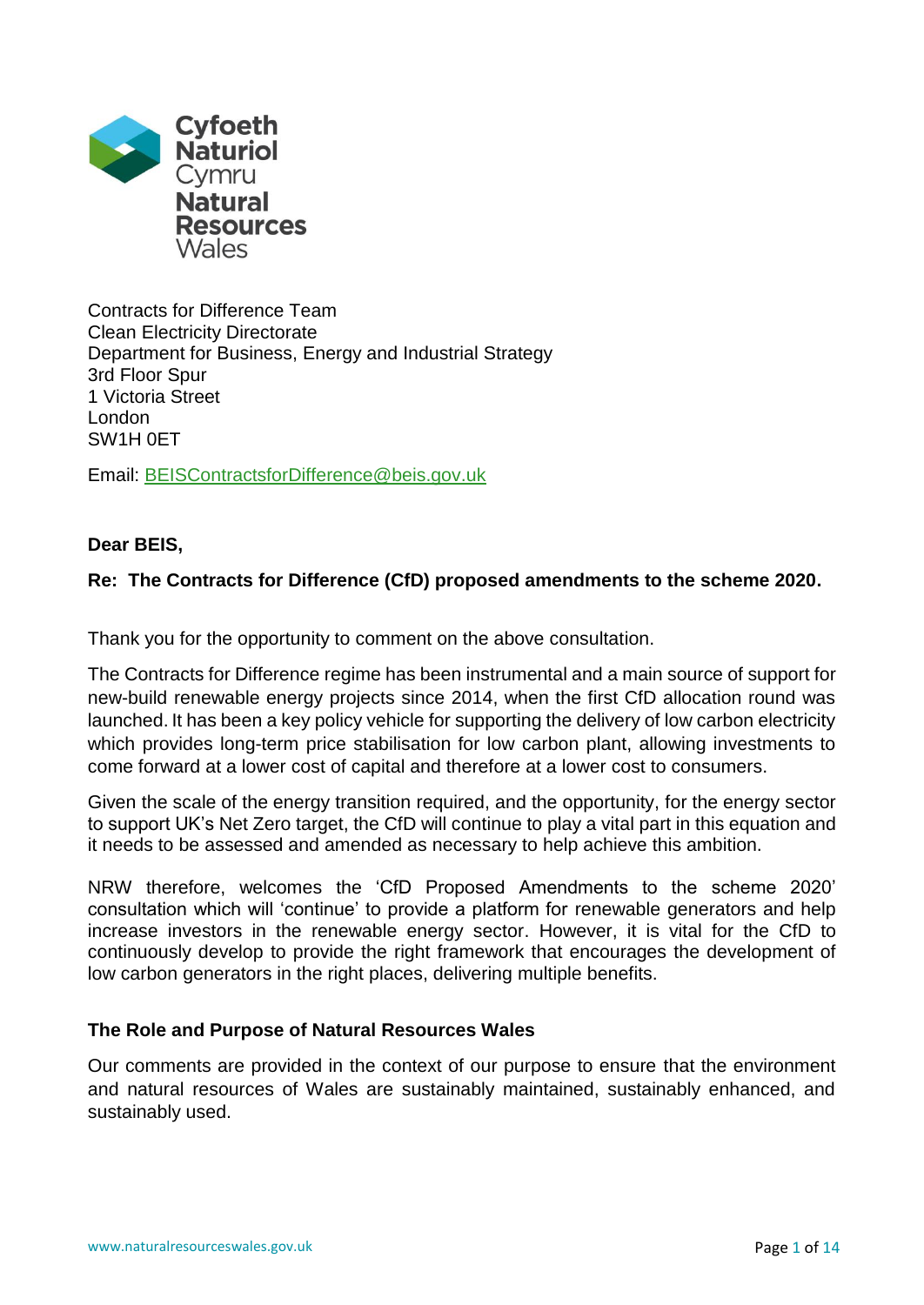Natural Resources Wales has multiple roles in supporting the delivery of renewable energy schemes, including supporting the delivery of appropriately located 'locally owned renewable energy' through our advisory, regulatory, land owner and land manager roles.

- We own land in various parts of Wales where renewable energy development may take place. We also manage the Welsh Government Woodland Estate (WGWE) where we help enable the deployment of renewable energy including windfarms and hydropower.
- We have a statutory duty in relation to permitting a wide range of energy facilities. This varies according to the types of facility – ranging from nuclear power stations to hydropower.
- We are a statutory consultee in the planning process, which would include commenting on plans where these projects are proposed

We have set out our comments in relation to some of the consultation questions and recommendations below.

In doing so our focus is on how the CFD mechanism can continue to support decarbonisation, optimise the sustainable management of natural resources and minimise adverse environmental impact.

I hope you find our comments useful and constructive. Please contact Kalpana Balakrishnam on [Kalpana.Balakrishnam@cyfoethnaturiolcymru.gov.uk](mailto:Kalpana.Balakrishnam@cyfoethnaturiolcymru.gov.uk) or Andrew Hill on [Andrew.Hill@cyfoethnaturiolcymru.gov.uk](mailto:Andrew.Hill@cyfoethnaturiolcymru.gov.uk) if you would like to discuss in detail.

Yours sincerely,

Keith Davies – Manager, Sustainable Communities, Land and Sea [Keith.Davies@cyfoethnaturiolcymru.gov.uk](mailto:Keith.Davies@cyfoethnaturiolcymru.gov.uk)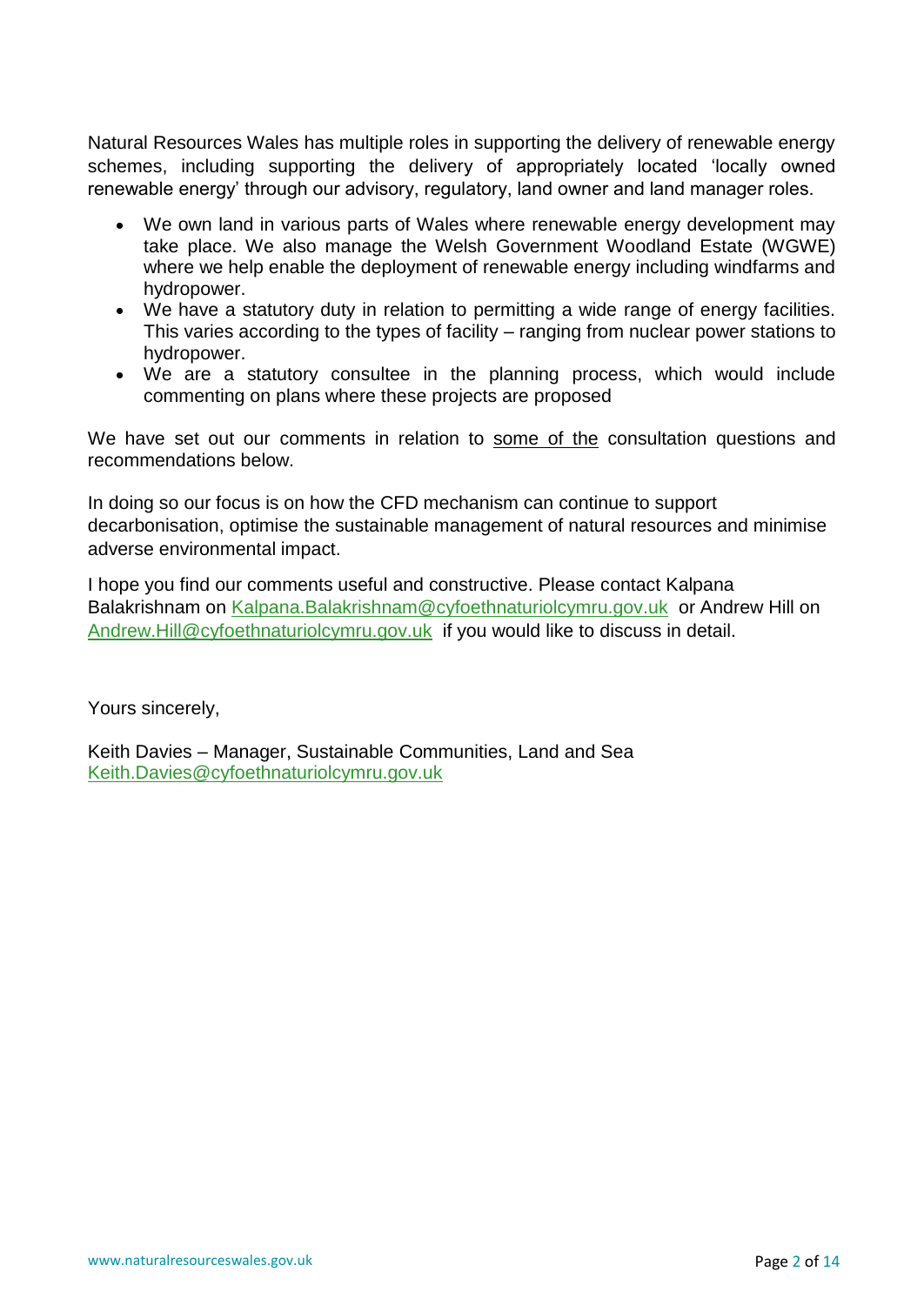# **Summary of our views and recommendations**;

- 1. We acknowledge and support that if the UK and Welsh Governments are to meet their net zero and energy targets, it must optimise the engagement and benefits to and from, the local/community sector in delivering large scale renewable energy developments. For this purpose, the UK and Welsh Government, must make use of the wider shifts and transition currently taking place within the energy landscape, including the CfD mechanism to explore new opportunities which includes improved engagement with local communities on renewable energy. This is also in line with the Welsh Government`s target which requires every renewable energy project to have an element of local ownership from 2020.
- 2. The proposals for future offshore wind, and for promoting Floating Offshore wind (FLOW) seem to be a sensible way of balancing the need to expand low carbon energy generation capacity with encouraging a robust mix of technologies and maintaining competition. It is beyond NRW's remit to comment in detail on technical aspects of these proposals but, noting that the reorganisation of CfD funding pots will provide a clearer route to market for less established technologies such as wave and tidal stream, we have taken this opportunity to comment on how consenting risk associated with these technologies can be avoided to ensure the right development in the right place optimising natural resource management and avoiding adverse environmental impact. Specifically, we have highlighted the need for strategic planning and assessment and development of the evidence base to improve the efficiency of the consenting process.
- 3. Natural Resources Wales' State of the Natural Resource Report (SoNaRR) and Area Statement Profiling are our structured and innovative way of setting out opportunities for ecological enhancements and environmental benefits which could support renewable energy development. It has the potential to add value to inform the decision-making process in relation to the location or layout of renewable energy schemes by providing information on the ecosystem resilience and benefits of place. These products can support innovative ways of engaging with communities explaining the benefits of renewable energy development (among others) and how development can support wider economic, social and environmental well-being at the local level whilst delivering national decarbonisation targets.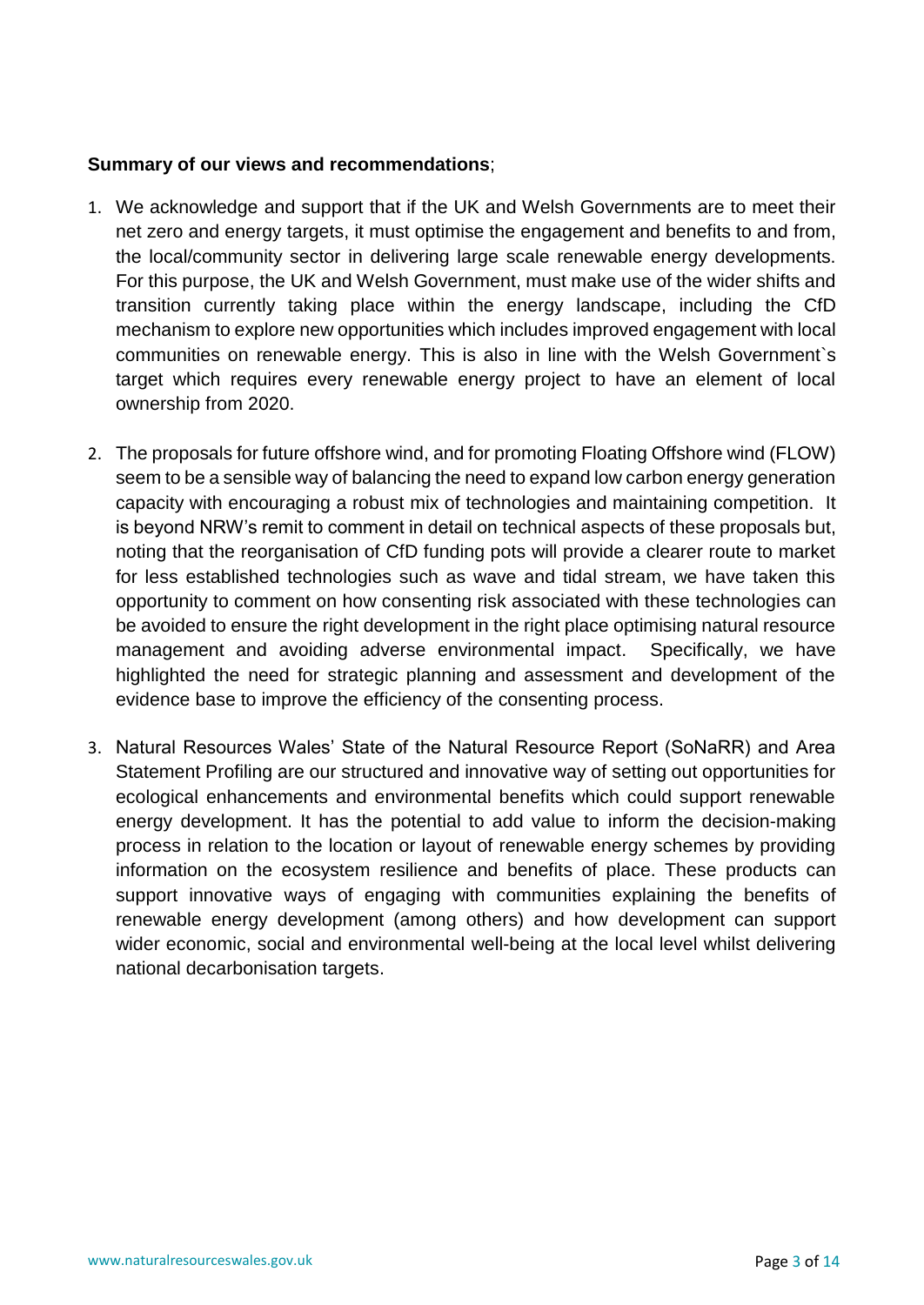# **Consultation questions**

# **Community support**

1. How can the government better ensure that the local impacts and benefits of renewable energy developments are considered across the whole of GB?

Natural Resources Wales has multiple roles in supporting the delivery of renewable energy schemes, including supporting the delivery of appropriately located 'locally owned renewable energy' through our advisory, regulatory, land owner and land manager roles

Details about our role on energy can be on our energy guidance note.

<https://naturalresources.wales/about-us/what-we-do/energy/energy-in-wales/?lang=en>

Our approach is to provide evidence and advice to ensure the right development in the right place optimising natural resource management and avoiding adverse environmental impact.

As a requirement of the Environment (Wales) Act 2016, NRW prepares a five yearly report called the State of the Natural Resources Report (SoNaRR) together with Area Statements. The SoNaRR assesses the extent to which natural resources in Wales are being sustainably managed and recommends a proactive approach to building resilience. The SoNaRR report which includes a dedicated energy chapter will help produce a building block for how energy will be integrated with our Area Statements. Each Area Statement outlines the key challenges facing that particular locality, what can be done collectively to meet those challenges, and how to better manage our natural resources for the benefit of future generations. The Area Statement will be updated regularly and improved year-on-year as we engage with more people, gather new evidence, put forward ideas and work across boundaries to create opportunities.

From an energy perspective Area Statements will enable the unique characteristics and priorities of different local areas to be considered in the context of the opportunities and challenges of the whole energy system and enable the planning and design of cost-effective local energy systems for Wales.

The Welsh Governments' Natural Resource Policy (NRP) which sets out the national priorities, opportunities and challenges for managing Wales' natural resources sustainably, identifies renewable energy and energy efficiency as a key priority. The NRP along with Low Carbon Wales Plan also recognises the opportunity for Area Statement to help deliver the desired policy in a local context.

You can find more information about the SoNaRR and Area Statement on our website.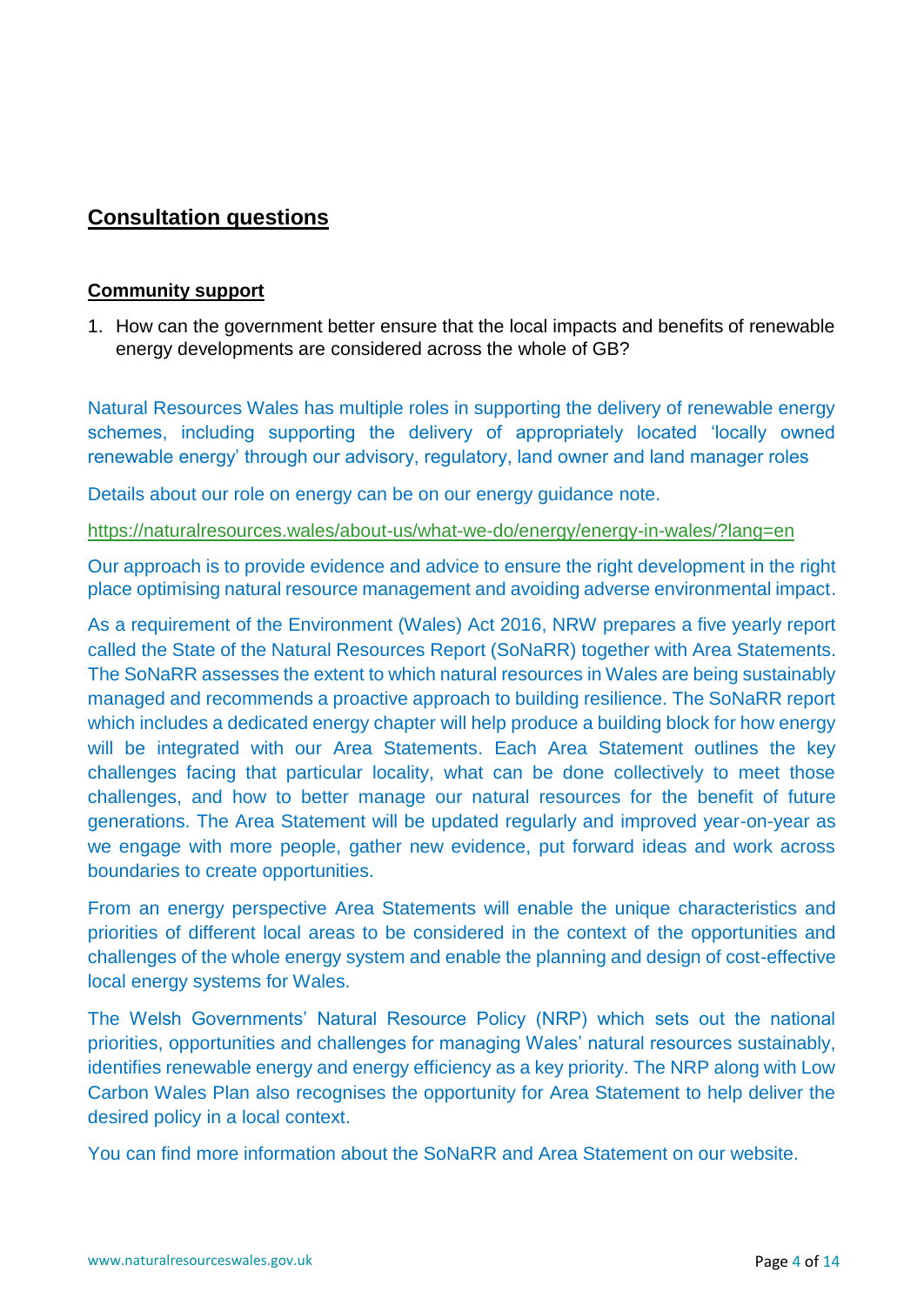[https://naturalresources.wales/evidence-and-data/research-and-reports/the-state-of](https://naturalresources.wales/evidence-and-data/research-and-reports/the-state-of-natural-resources-report-assessment-of-the-sustainable-management-of-natural-resources/?lang=en)[natural-resources-report-assessment-of-the-sustainable-management-of-natural](https://naturalresources.wales/evidence-and-data/research-and-reports/the-state-of-natural-resources-report-assessment-of-the-sustainable-management-of-natural-resources/?lang=en)[resources/?lang=en](https://naturalresources.wales/evidence-and-data/research-and-reports/the-state-of-natural-resources-report-assessment-of-the-sustainable-management-of-natural-resources/?lang=en)

[https://naturalresources.wales/evidence-and-data/research-and-reports/state-of-natural](https://naturalresources.wales/evidence-and-data/research-and-reports/state-of-natural-resources-interim-report-2019/?lang=en)[resources-interim-report-2019/?lang=en](https://naturalresources.wales/evidence-and-data/research-and-reports/state-of-natural-resources-interim-report-2019/?lang=en)

<https://naturalresources.wales/about-us/area-statements/?lang=en>

2. What exemplifies 'best practice' when it comes to engaging with and supporting local communities on renewable energy developments? Examples of specific projects and/or developers would be welcomed.

Natural Resources Wales has significant knowledge and experience of facilitating the development of renewable energy projects on the land we own and manage through our Commercial Development Programme. We currently use our powers to work with developers through lease ownership to ensure obligations within the Options Agreement and Lease, to provide wider social and environmental gains. As such, all our energy projects include a traditional model of Community Trust Fund.

The success of this can be seen through the Pen Y Cymoedd project where the developer, Vattenfall, established a Community Trust Fund that would contribute £1.8 million annually until 2043 to the neighbouring communities. This is the largest such fund in the UK and is administered by its own board of directors who operate independently of the wind farm operation and will invest in projects identified by the community. The project undertook extensive consultation with stakeholders and community groups and a prospectus was developed outlining all potential actions and developments. This was summarised under nine key themes including local jobs and the economy, transport, health and well-being, safety and housing, community spaces, environment, tourism, culture and schools and training.

Two grant schemes have been established, - the 'Micro Fund' which offers one-off grants of up to £5,000 and the 'Vision Fund' for grants of more than £5,000. And a total of 48 brand new jobs have been created.

To date the fund has supported seven new start-ups and helped 14 businesses including chocolatiers, organic soap makers, florists, cafés, window cleaners, furniture businesses and campsites creating 48 new jobs.

More recently in response to the Covid-19 Pandemic, Pen y Cymoedd Wind Farm Community Fund is making emergency, fast-track funding available for organisations in the Fund area.

# <https://penycymoeddcic.cymru/community-covid-19-emergency-funding/>

In addition to Pen Y Cymoedd, NRW has also encouraged developers of the [Alwen](https://iam.innogy.com/en/ueber-innogy/innogy-innovation-technik/erneuerbare-energien/onshore/innogy-onshore-bauprojekte/alwen-forest-wind-farm) project to offer local ownership through share options - a clear indication on how we integrate and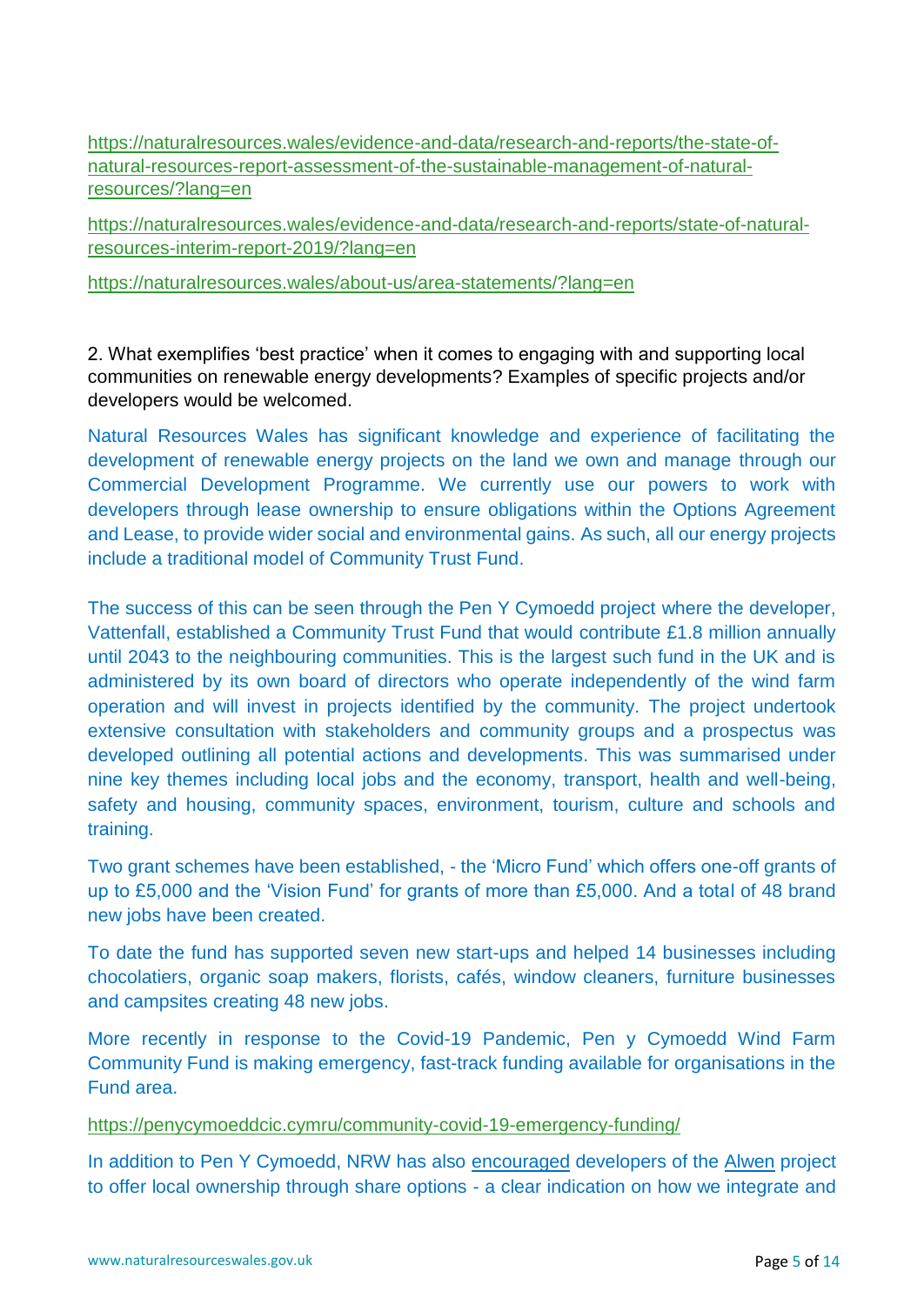improve the element of local energy/community benefits within our developments. Community and local benefits are a key element of consideration considered through the bidding process.

We would also like to highlight some community funds for offshore renewables project in Wales – such as the Gwynt Y Mor and Rhyl Flats setup up by Innogy Renewables UK to develop and promote voluntary and community action in North Wales.

<https://cvsc.org.uk/en/funding/gwynt-y-mor-community-fund>

<https://cvsc.org.uk/en/funding/what-is-rhyl-flats>

4. How should the government update the existing community benefits and engagement guidance for onshore wind to reflect developments in best practice for engagement between developers and local communities?

In September 2017, Welsh Government set out three key ambitious energy targets for Wales which are;

- ➢ Wales to generate 70% of its electricity consumption from renewable energy by 2030.
- ➢ A target of 1GW of renewable electricity in Wales to be locally owned by 2030.
- $\triangleright$  All renewable energy projects to have an element of local ownership.

In helping to achieve the local energy targets, Welsh Government ran a series of workshops and developed guidance for the relevant stakeholders which is strongly linked to community benefits and engagement. More information on this can be found here

[https://gov.wales/sites/default/files/publications/2020-02/policy-statement-local-ownership](https://gov.wales/sites/default/files/publications/2020-02/policy-statement-local-ownership-of-energy-generation-in-wales.pdf)[of-energy-generation-in-wales.pdf](https://gov.wales/sites/default/files/publications/2020-02/policy-statement-local-ownership-of-energy-generation-in-wales.pdf)

<https://gov.wales/locally-owned-renewable-energy-call-evidence>

<https://gov.wales/community-energy-toolkit>

The Welsh Government's Energy Service (WGES), which supports public sector organisations and local communities to progress energy efficiency and renewable energy schemes, are currently working on a guidance for 'Developers, Local Communities and Decision Makers'. The Energy Service established a working group to help in developing this guidance on increased shared and local ownership. The report titled 'Local and Shared Ownership of Energy Projects in Wales' will soon be published.

In 2019, the Institute of Welsh Affairs (IWA) and Regen SW published a report – 'How to protect, promote and achieve scale in community and local ownership of renewable energy in Wales' as part of IWA's Re-energising Wales 3-year Programme. The report which explores some of the more specific levers and unique Welsh factors that could be used to drive more community and local ownership of onshore renewable electricity generation in Wales, also includes a set of recommendations. The report can be found here.

[https://www.iwa.wales/wp-content/media/2018/11/IWA\\_Energy\\_WP4.1-1-1-1.pdf](https://www.iwa.wales/wp-content/media/2018/11/IWA_Energy_WP4.1-1-1-1.pdf)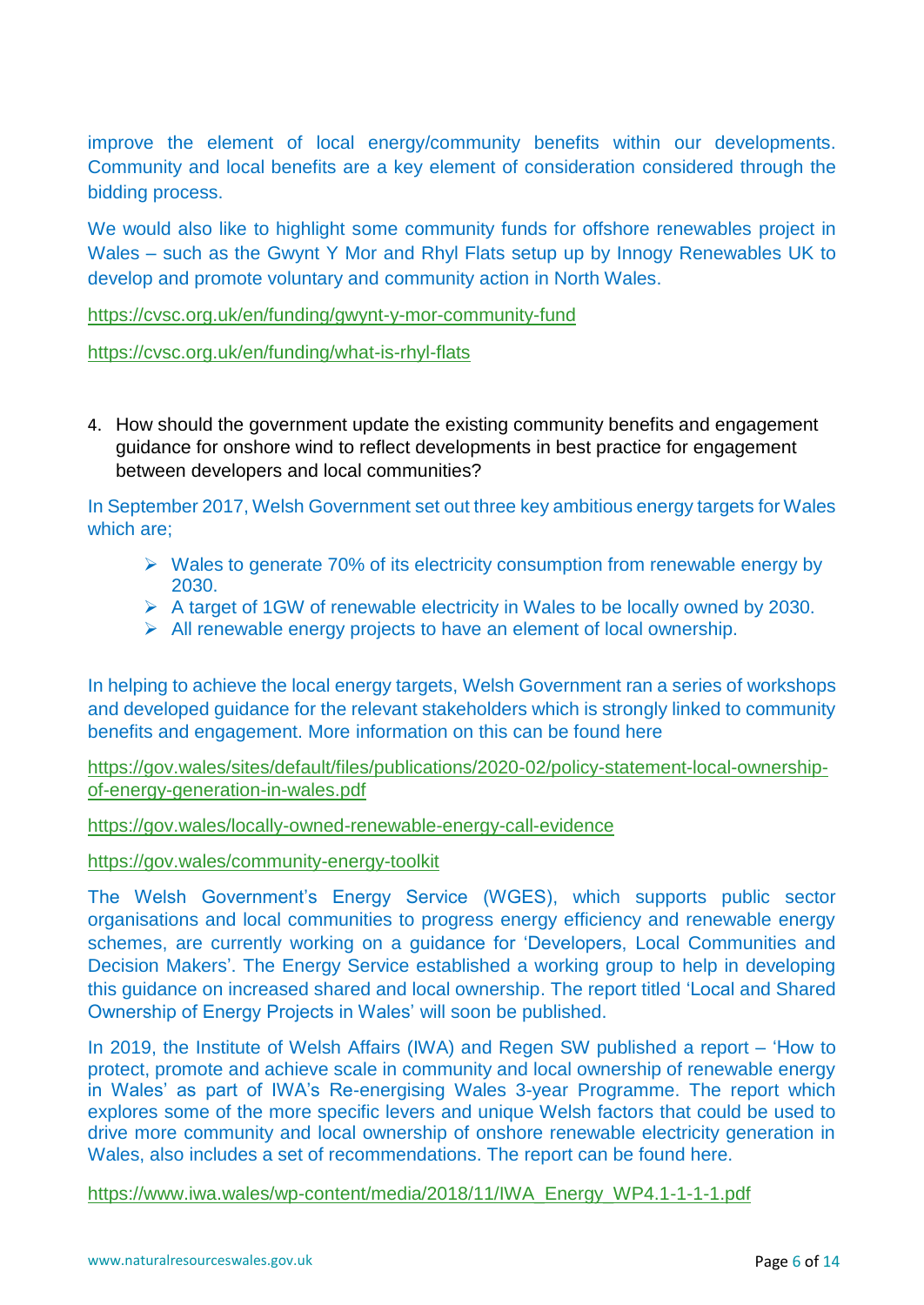4. Should the Government consider creating a register of renewable energy developments in England that lists available projects and associated community benefits?

We support suggestion to establish a register of projects and community benefits, in the interests of sharing best practices.

We would also welcome a similar approach in Wales.

# **Pot structure**

5. The government welcomes views on whether, compared to maintaining the existing two pot structure, the proposed option of introducing a new Pot 3 for offshore wind is an effective means of ensuring value for money and achieving our decarbonisation and other objectives in the long term. We welcome the submission of supplementary evidence to support views on this.

Firstly, NRW support the re-inclusion of established technologies like onshore wind and solar back into the CfD as CfD has been instrumental in increasing the proportion of these technologies towards renewable energy generation in the UK. However, we recognise that there are currently significant challenges in Wales, including access to grid infrastructure and/or the lack of new business models for smart grid infrastructures which needs to be addressed to optimise the benefits of CfD.

With regards to offshore wind there has been a long-standing interest in how to better secure local benefits – including for developments offshore. A study into the feasibility of offshore wind commissioned by Welsh Government investigated the mechanisms for securing such benefits and includes a detailed and recent analysis for Wales.

[https://gov.wales/sites/default/files/publications/2019-07/future-potential-for-offshore](https://gov.wales/sites/default/files/publications/2019-07/future-potential-for-offshore-wind.pdf)[wind.pdf.](https://gov.wales/sites/default/files/publications/2019-07/future-potential-for-offshore-wind.pdf)

6. The government welcomes views on whether the proposed options are an effective means of bringing forward a greater diversity of low carbon electricity generation.

Whilst new fixed offshore wind will continue to make a significant contribution to decarbonisation goals, the area available for new development is becoming increasingly constrained with consenting risks increasing as a consequence. In addition, sensitivity to development (and consenting risk) decreases further offshore. Reorganising the CfD pots to promote diversification and encourage FLOW in deeper waters should therefore provide a wider choice of deployment locations that will help to manage the overall consenting risk.

Nevertheless, as space in the marine environment becomes more constrained, it is increasingly important that the location of new developments is planned strategically, especially large footprint development that FLOW has the potential to become. Spatial planning is an important way of maximising deployment whilst at the same time avoiding or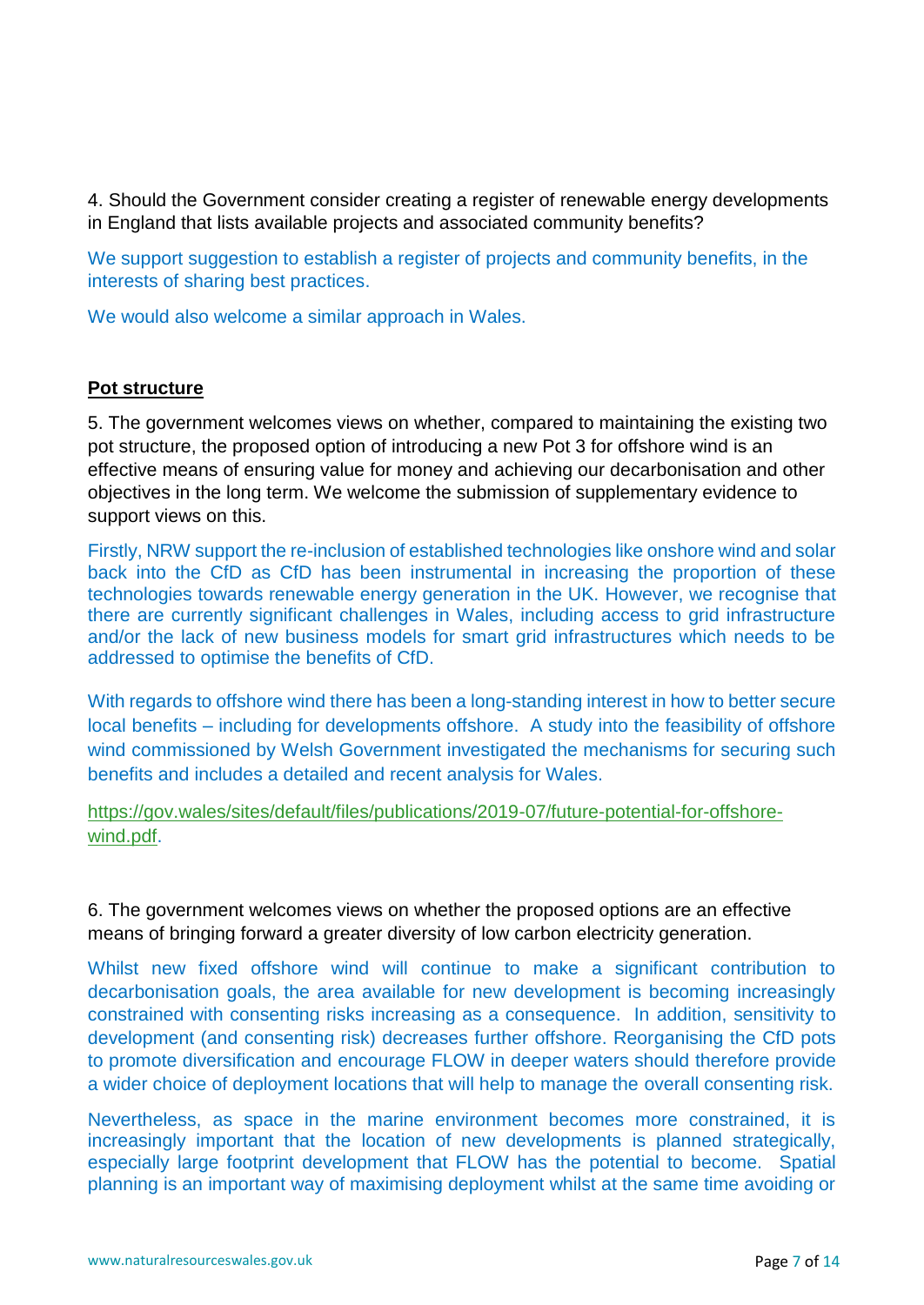minimising impacts on the environment and other users. Sectoral planning is therefore critical, and it may be appropriate to revisit the UK Offshore Energy Plan and the accompanying Strategic Environmental Assessment, as previous versions of that plan and assessment were only able to undertake a very preliminary consideration of FLOW. In Wales, it is also important that any planning takes place in the context of the newly adopted Wales National Marine Plan.

Effective planning and efficient consenting are heavily reliant on good evidence to inform the assessments of plans and projects. It is particularly important that gaps in evidence about the impacts of less established technologies are identified and addressed at an early stage so as not to unnecessarily hamper project consenting. The Offshore Renewable Joint Industry Project (ORJIP) for Offshore Wind has proved a useful mechanism for achieving this for fixed offshore wind, and some of this will be relevant for FLOW. An ORJIP has been established for FLOW [\(https://www.carbontrust.com/our-projects/floating-wind-joint](https://www.carbontrust.com/our-projects/floating-wind-joint-industry-project-jip)[industry-project-jip\)](https://www.carbontrust.com/our-projects/floating-wind-joint-industry-project-jip) but it is focused on commercial deployment challenges and accelerating technology. This might be expanded to specifically consider the consenting issues that FLOW might face.

The changes to structure may also be of benefit to wave and tidal development. However, consenting of wave and tidal development is currently constrained by a lack of evidence about environmental risks (e.g. collision risk and displacement of protected species). Addressing these evidence gaps has had only limited support in England and Wales and although ORJIP Ocean Energy has been useful in identifying evidence gaps through its 'Forward Look' there is only limited funding for environmental research, evidence gathering or information sharing. This should be addressed as a matter of urgency as it has created problems and delays in consenting wave and tidal stream projects in Wales which has limited the scaling up of the sector.

7. The government welcomes views on whether there are alternative approaches to be considered considering net zero.

No comment

# **Floating offshore wind**

8. The government welcomes views on whether the proposed approach is an effective means of supporting floating offshore wind.

#### No Comment

9. The government welcomes views on whether the proposed definition is a suitable definition of floating offshore wind projects, which should be distinguished from fixed bottom offshore wind, and what evidence prospective generators should be asked to supply in order to demonstrate that they have the required characteristics.

The restriction of eligible FLOW development to depths greater than 60m seems sensible given what we know about the suitability of the technology in deeper waters and the extent of activities already located in shallower waters. However, it is entirely possible that the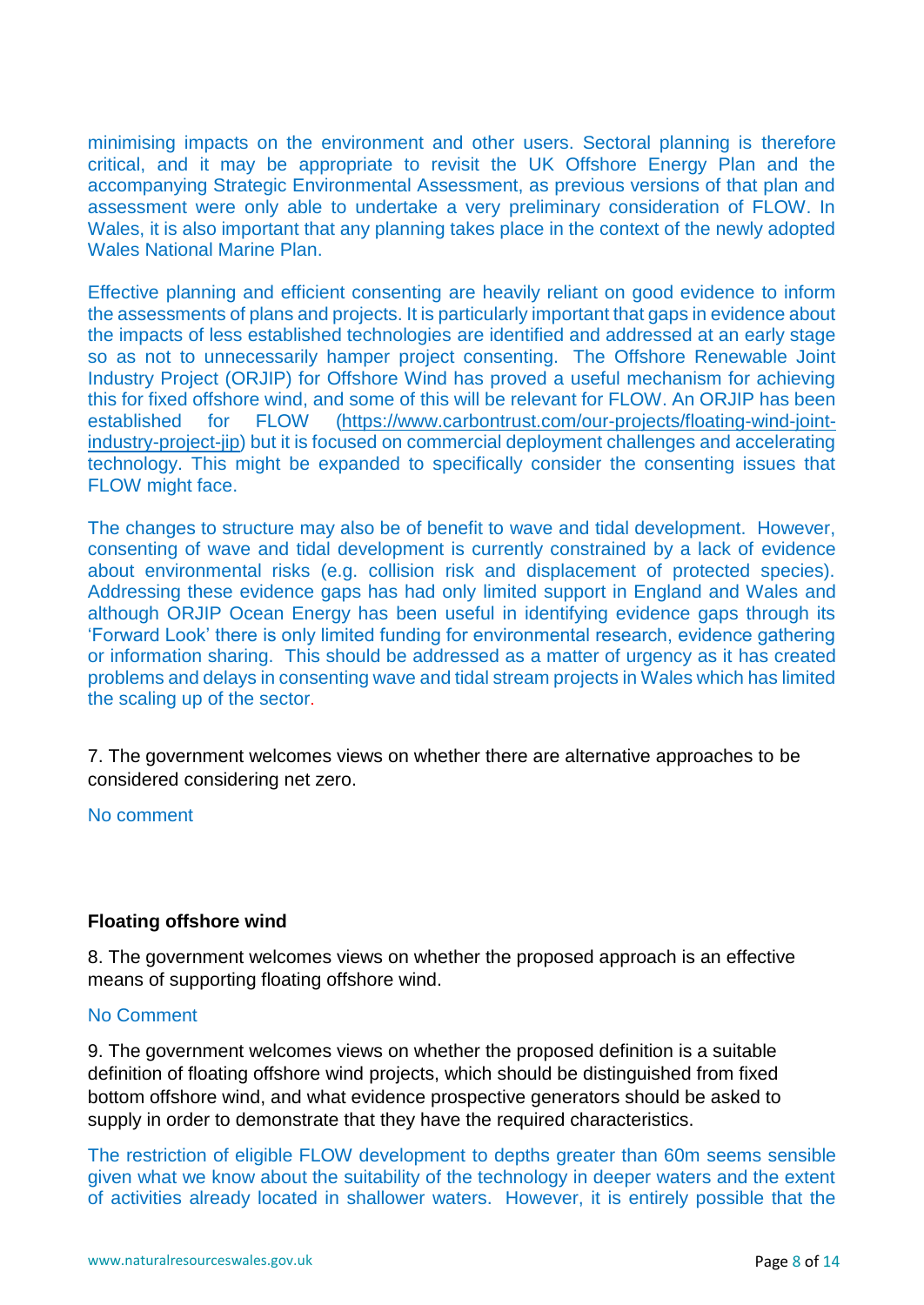effects of these developments interact with the effects of other projects, especially on mobile protected species, resulting in a consenting risk for FLOW and other energy developments such as wave and tidal that may also influence the same populations. This further underlines the need for careful strategic planning and assessment for the sector.

10. The government welcomes views and evidence on any potential wider benefits or disadvantages that floating offshore wind may bring to the UK, in respect of wider system impacts.

There may be value in exploring how floating offshore wind might be deployed in areas where fixed offshore wind faces consenting risks. For example, where the noise associated with piling of fixed turbines is likely to reach unacceptable levels due to the presence of mammals or fish, it may be preferable to choose floating designs that do not involve noisy construction activities. To allow these options to be explored it may help to be flexible about the depth criteria for floating wind to allow a choice between both fixed and floating options (i.e. reduce the depth over which floating wind might be eligible for CfD to below 60m).

11. The government welcomes views on the need to deploy floating offshore wind at scale through the 2030s to meet net zero, and what trajectories for deployment and cost reduction are realistic and feasible, both globally and in the UK.

### No comment

12. What further amendments to the CfD allocation process could be necessary to facilitate floating offshore wind technologies?

#### No comment

13. Are there additional measures to support for pre-commercial deployment and cost reduction which would be more effective than the CfD, or which could enhance the effectiveness of the measures under the CfD?

Cost reduction is an important way of ensuring continued deployment of offshore wind at scale and CfDs are integral its success. However, reducing the higher cost of initial deployment of FLOW should not come at the expense of good design and minimisation or avoidance of environmental impacts.

There should also be sufficient flexibility in deployment timescales to allow time between deployment activities so that effects do not act cumulatively (e.g. by suitably spacing out noisy activities). Any milestones that developers need to meet to comply with a CfD should be designed to allow for such flexibility.

It may also be helpful for eligibility to allow for hybrid projects that allow for a mix of fixed and floating offshore wind technologies. [https://ore.catapult.org.uk/blog/hybrid-sites](https://ore.catapult.org.uk/blog/hybrid-sites-floating-wind/)[floating-wind/.](https://ore.catapult.org.uk/blog/hybrid-sites-floating-wind/)

#### **Extending delivery years**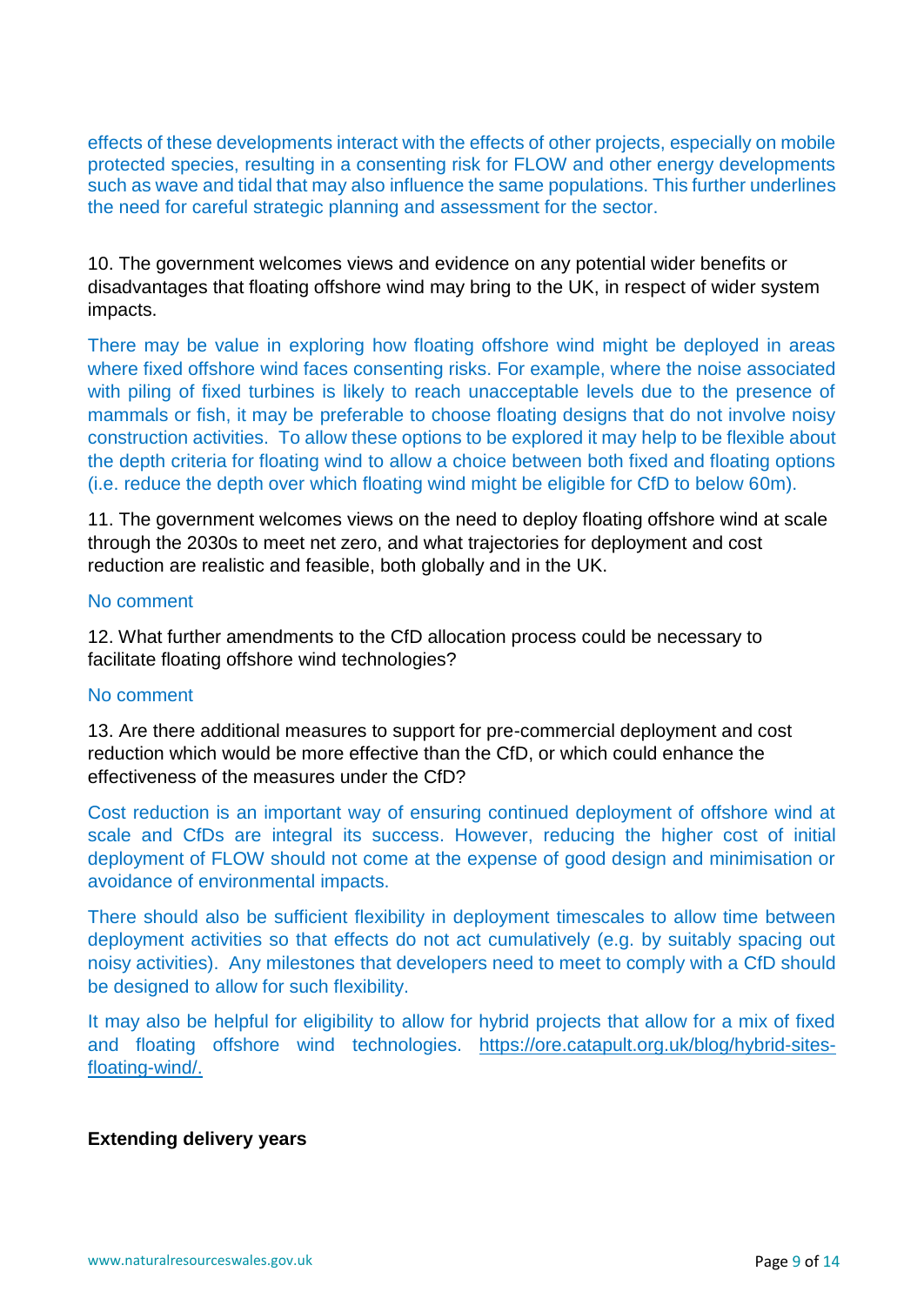14. Should the government amend the Contracts for Difference (Allocation) Regulations 2014 in order to extend the delivery years specified in those regulations to the 31st March 2030?

No comment

# **Supply chain plans**

15. The government welcomes views on whether the Supply Chain Plan process for all technologies should be more closely aligned with the Industrial Strategy, for example with criteria headings to reflect a focus on competition, innovation, people and skills, infrastructure, and regional growth, and within this what other measures the government could adopt and consider to support its objectives, for example, in offshore wind, the Offshore Wind Sector Deal.

## No comment

16. The government welcomes views on strengthening the powers to fail SCPs on the basis that the Applicant has not demonstrated compliance with a past SCP.

#### No comment

17. The government welcomes views on whether requiring an updated SCP at a later stage after a CfD is awarded, for example at FID or after MDD, when major contracts would have been awarded would deliver more focused and deliverable commitments.

#### No comment

18. The government welcomes views on the current compliance process for SCPs for failure to implement an approved SCP. Is it sufficient and if not, what other potential compliance options could be considered, for example by linking non-compliance to CfD payments?

#### No comment

19. The government welcomes views on any impact of reducing the threshold limit for the submission of a Supply Chain Plan to capture offshore wind extension projects (which were not envisaged when the policy was first drafted) and to reflect that projects below 300MW will also have a material impact on supply chains and if so, what the limit should be.

#### No comment

20. The government is committed to achieving net zero by 2050 and how it could encourage the growth of sustainable, efficient supply chains through consideration of the carbon footprint of supply chains. We welcome views on how the industry takes account of the carbon footprint of their supply chains. What methodologies are being used or could be developed to take greater account of the carbon intensity of supply chains when considering Supply Chain Plans.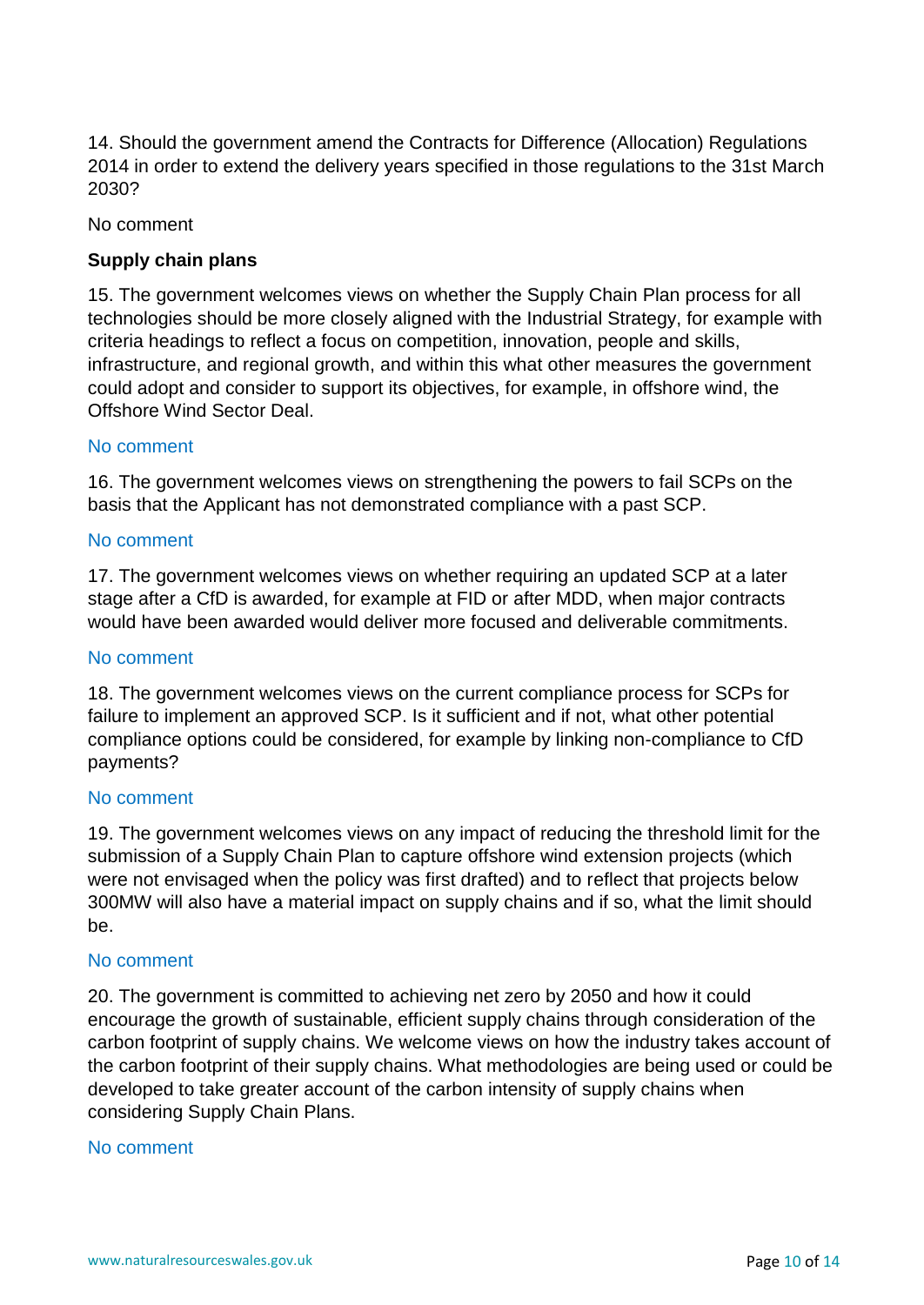# **Coal-to-biomass conversions**

21. Views are welcomed on the proposal to exclude new biomass conversions from future CfD allocation rounds, on the likely impact of this approach, and on any alternative approaches

In principle NRW is supportive of biomass as a technology as it helps to displace coal. However, the sustainability of biomass energy conversion is a complex issue, dependent on the entire energy chain, from natural resources to energy conversion technologies, from pollution and end use, to demand. The energy returns on the energy invested for biomass is also critical and requires better understanding of its implications on the economy and society. Biomass for energy has major implications on water, land, and nutrient systems therefore every project, especially the large ones, requires careful modeling methods to assess its true sustainability and how it can contribute to the energy transition. If the CfD allocation process allows for careful calculation and monitoring on the supply chain of resources and the conversion of energy technologies, then we support the role for biomass in the energy transition and the continued inclusion within the CfD pot.

## **Decommissioning plans**

22. The government welcomes views on how best to link the OREI decommissioning regime with the CfD scheme to ensure that offshore renewable projects that are party to a CfD fully comply with their obligations under the Energy Act 2004.

No comment

#### **Administrative strike prices**

23. The government welcomes views on how we might change our approach to administrative strike prices to ensure value for money in future.

#### No comment

#### **Non-delivery disincentive**

24. The government welcomes views on extending the exclusion period for sites excluded under the Non-Delivery Disincentive, including on whether 36 months is a suitable period, or a longer period is needed.

#### No comment

25. The government welcomes views on whether different forms of disincentive are needed for technologies at different levels of development and on what basis such differentiation might work most effectively.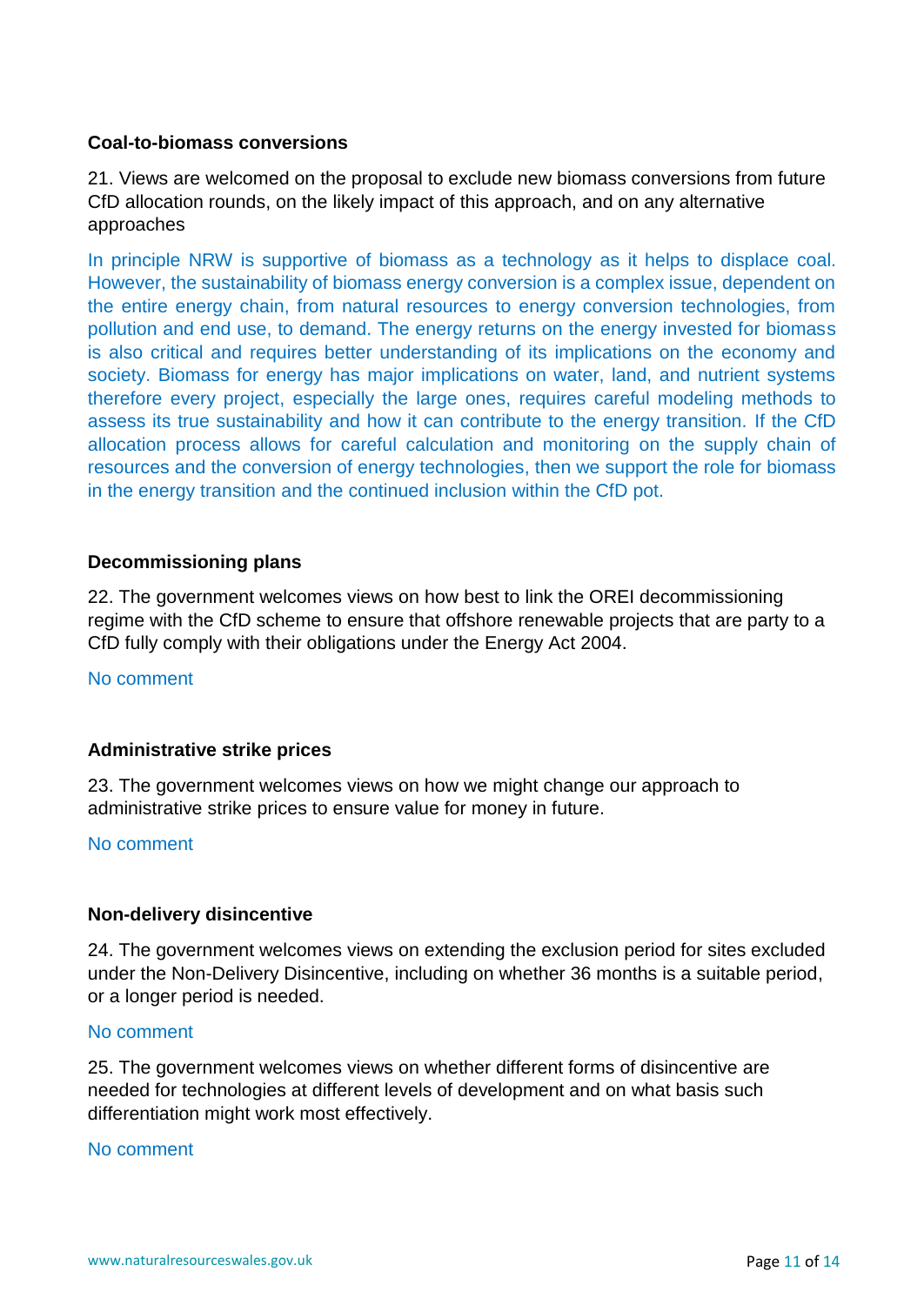26. The government welcomes views on the advantages and disadvantages of introducing a new requirement for a bid bond where applicants provide a deposit, either by cash payment, bank guarantee or letter of credit.

### No comment

27. The government welcomes views on whether a bid bond would be practical for smaller projects. If difficulties are foreseen, what are they, what mitigation might apply and in respect of what size of project?

## No comment

28. The government welcomes views on what a suitable level for a bid bond would be: would £10,000 per MW be effective and practical?

# No comment

29. The government welcomes views on alternative approaches to the Non-Delivery Disincentive and how they might work in practice.

#### No comment

## **Technical changes to future rounds**

The government welcomes views on:

30. Whether you agree the government should introduce the flexibility to apply any capacity cap, maxima and minima as either a soft or hard constraint, set on a round by round basis?

#### No comment

31. The type of soft constraint (including those proposed) that could be deployed in future allocation rounds;

#### No comment

32. And any further evidence on benefits and disadvantages of a soft capacity cap constraint.

#### No comment

#### **Storage**

For renewable generation, which suffers from intermittent provision of supply, to be more effective, there needs to be additional investment in improving and supporting emergent storage technology. It is important for government to embrace approaches and technologies that compliment renewable generation. As such NRW supports the inclusion of storage into the CfD round allocation which highlights the importance of the technology/infrastructure to the wider system integration of renewable capacity. Energy storage and other emerging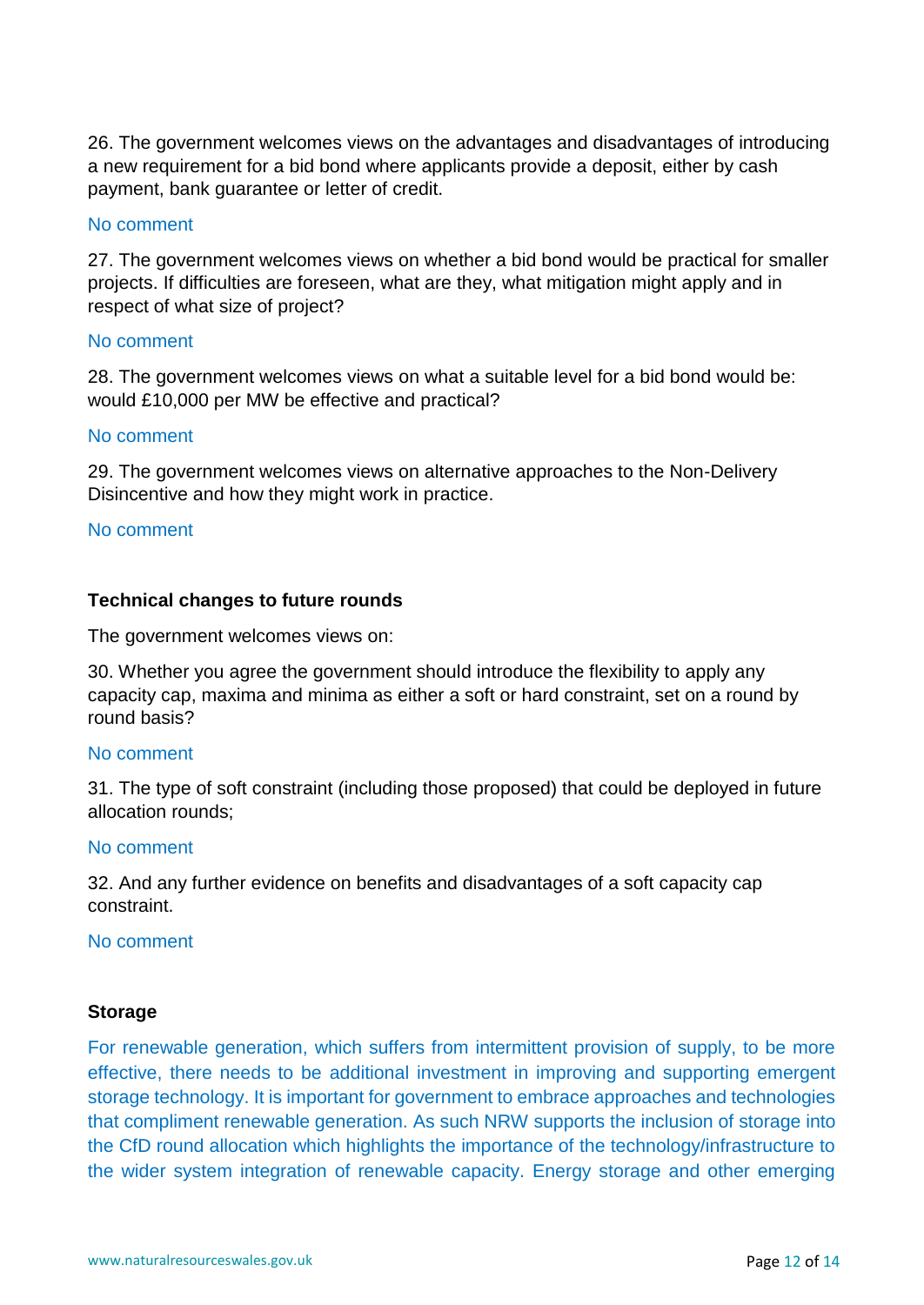technologies should receive enhanced government support through appropriate mechanisms, drawing on the successful impact of CfDs on the renewable energy market.

33. What storage solutions could generators wish to co-locate with CfD projects over the lifetime of the CfD contract?

## No Comment

34. What, if any, barriers are there to co-location of electricity storage with CfD projects?

## No Comment

35. What, if anything, could be changed in the CfD scheme to facilitate the co-location of storage with CfD projects?

#### No Comment

## **Negative pricing**

36. Do you have any views on the proposal to extend the negative pricing rule? Please include in your response any specific evidence in relation to the incidence and impact of negative pricing.

#### No comment

#### **Phasing**

37. The government welcomes views on the preferred approach to maintain the cap on phased projects at 1500MW. 38. The government welcomes views on whether there are any barriers to developing a phased offshore wind project on a part-merchant basis.

#### No comment

#### **Milestone delivery date**

39. The government welcomes views on the benefits, such as successful delivery of projects or reduced costs for consumers, that would result from extending the Milestone Delivery Date for: (i) the project commitments route only, or also (ii) the 10% spend route.

#### No comment

40. The government welcomes views on whether an extension should apply to all projects or only to technologies or sizes of projects.

### No comment

41. The government welcomes views on the length of an effective extension and the implications. Would an extension to a 15-month deadline be effective and if not, why?